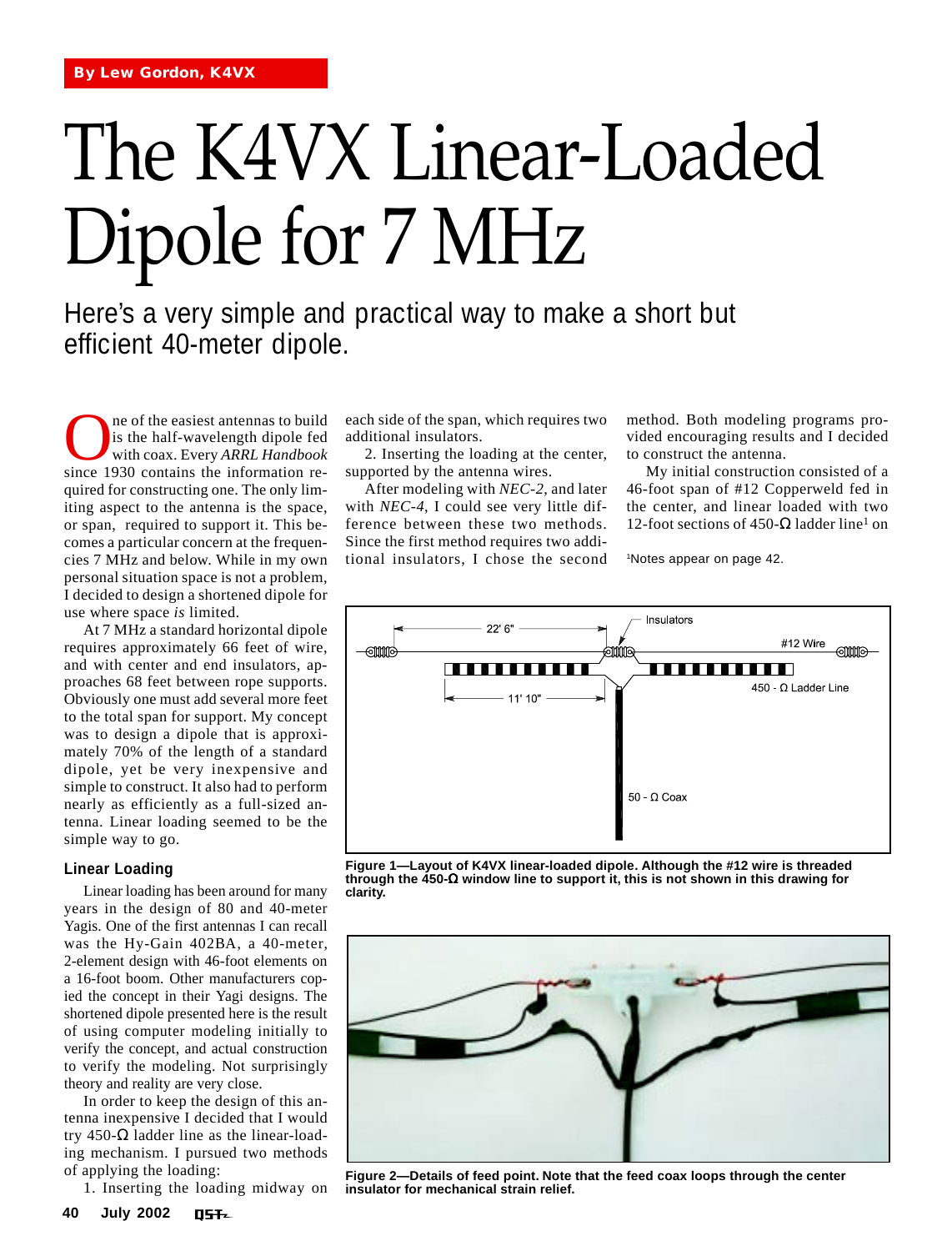each side of the center insulator, and shorted at the end away from the center. Where this design differs from previous ones is that in mine the #12 wire is interlaced into the ladder line to provide physical support to the ladder line. See Figure 1, a schematic of the wiring arrangement. Figure 2 is a photo showing details of the feed point, and Figure 3 shows the final method I used for interlacing the #12 wire through the open windows of the ladder line. I'll discuss this in more detail later.

I can hear the purists now, "That contraption will never work. The wires are too close." Well, this is the proverbial bumblebee—it doesn't know it can't fly!

# **Construction**

In actual construction I used approximately 54 feet of RG-8X Mini Foam from RadioShack2 to provide a half-wavelength feed line at 7.025 MHz. Since I assumed I would encounter impedance that was different from 50  $\Omega$ . I wanted to make an exact half wavelength that would repeat the value at the center insulator.

I measured the electrical line length using a General Radio 916-A RF bridge, using a Measurements Corporation Model 65-B signal generator as the source, and an IC-740 transceiver as the null detector. For those readers who are not familiar with using a bridge to measure a half wavelength length of coax, the technique is to short one end and look for an impedance at the other end that is zero reactance and a very low resistive value. In this case after some pruning the resultant impedance was  $3.1 + j0 Ω$ .

After the antenna was up in the air, I could then measure the impedance at the feed point and proceed with matching it. As a point of interest, RadioShack states that this coax has a velocity factor of 78%. My measurement was remarkably close, at 77%.

# **Installation**

Once the antenna was constructed, I



**Figure 3—Final assembly method using interlaced #12 Copperweld wire through holes punched in the windowed ladder line.**

hoisted it up to about 40 feet. I then used the MFJ-247 bridge to measure SWR. To my shock, the SWR was perfectly flat at 7.025 MHz, the frequency for which I had designed the antenna! Having been a ham for almost 55 years, I can honestly say that the chances of this happening are almost nonexistent. Figure 4 shows the measured SWR for this initial antenna.

Obviously the design center at 7.025 MHz is too low to cover the entire 40-meter band. However, perusal of the data indicates that the 2:1 SWR bandwidth approaches 300 kHz, which is broad enough to cover the entire band with some scaling of the center frequency. In my own case I would probably have left the antenna as is, but since this is an article for the general amateur population, I proceeded to scale the design to 7.125 MHz.

# **Frequency Scaling**

The first thing learned is that a 1.4% (7.125/7.025) proportional change of both wire length and  $450$ -Ω ladder line length will not provide the correct frequency shift. Originally, I shortened each wire tip 4 inches and each linear loading line 2 inches. This moved the resonance to 7.200 MHz, rendering it less than useful at the bottom of the CW band.

Next, I decided to leave the linear loading alone and just lengthen the ends of the #12 wire. After several attempts, resonance is now 7.125 MHz. Figure 5 shows the SWR of the completed antenna. The 2:1 SWR bandwidth is approximately 275 kHz, which covers practically the entire 40-meter band. The measured final dimensions of the antenna are 22.5 feet of #12 Copperweld, and 11 feet 10 inches of ladder line each side of center.

While conducting these tests, I discovered that raising and lowering the antenna alone could shift resonance as much as 20 kHz. This was with no length changes being made. I then decided to secure the #12 Copperweld as closely as possible to the center of the ladder line with electrical tape. It appears that as the secured Copperweld shifted, the coupling between the ladder line and the Copperweld changed—not much, but enough to be detected by the MFJ-247. Electrical tape alone is not the best final solution for this. A better solution is to punch holes in the center of the ladder line insulation and lace the wire through at about 6-inch intervals. This prevents any deviation in the spacing of the conductors. See Figure 3 again.

There are several ways to secure the end of the ladder line to the #12 wire. I chose electrical split-bolt connectors with nylon cord for mechanical strain relief. Care should be taken to insure that the shorted end of the ladder line does not come in



**Figure 4—SWR curve for initial model built by K4VX. Figure 5—SWR curve for finalized model.**